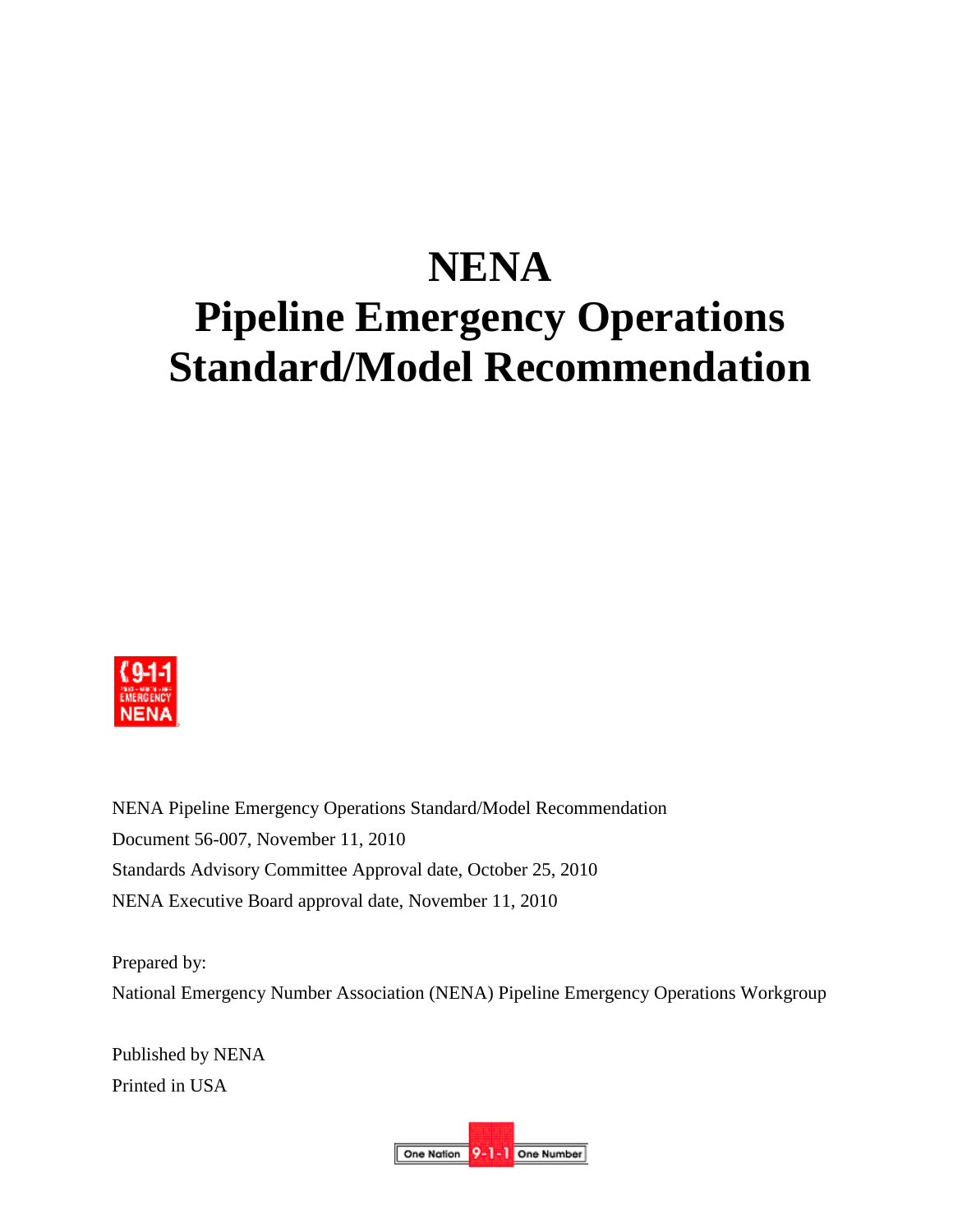#### **NENA**

## **Operations Standard/Model Recommendation**

### **NOTICE**

This Operations Standard/Model Recommendation is published by the National Emergency Number Association (NENA) as an information source for the voluntary use of communication centers and is provided as an example only. It is not intended to be a complete operational directive.

NENA reserves the right to revise this for any reason including, but not limited to, conformity with criteria or standards promulgated by various regulatory agencies, utilization of advances in the state of operational techniques or services described herein.

It is possible that certain federal, state or local regulations may restrict or require modification of the recommendations contained in this document. Therefore, this document should not be the only source of information used. NENA members are advised to contact their legal counsel to ensure compatibility with local requirements.

By using this document, the user agrees that NENA will have no liability for any consequential, incidental, special, or punitive damages arising from use of the document.

NENA's Committees have developed this document. Recommendations for change to this document may be submitted to:

National Emergency Number Association 1700 Diagonal Rd, Suite 500 Alexandria, VA 22314 202.466.4911 or [commleadership@nena.org](mailto:commleadership@nena.org)

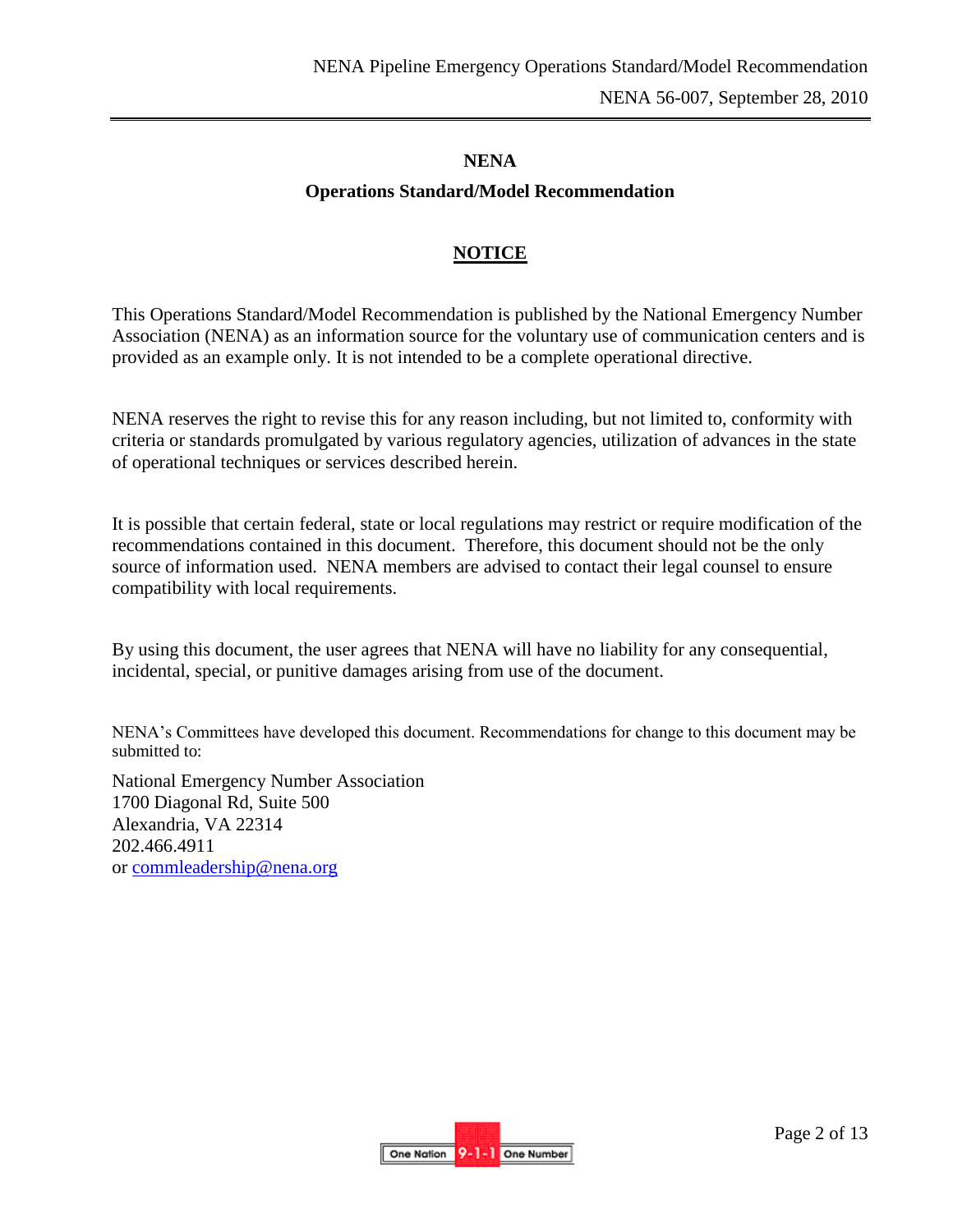## **Acknowledgments:**

This document has been developed by the National Emergency Number Association (NENA) Pipeline Emergency Operations Workgroup**.** 

The following individuals are recognized for their contributions in development of this document.

| <b>Members:</b>                                | Company/Agency:                               |
|------------------------------------------------|-----------------------------------------------|
| <b>Rick Jones – Operations Issues Director</b> | <b>NENA</b>                                   |
| <b>Sharon Counterman</b>                       | Greater Harris County 9-1-1 Emergency Network |
| Pam Kaufman                                    | <b>APCO</b> International                     |
| <b>Eric Parry</b>                              | Mission Critical Partners, Inc.               |
| <b>Jeff Farrells</b>                           | Pipeline Association for Public Awareness     |
| <b>Bob Oenning</b>                             | Washington State 9-1-1                        |
| <b>Jay Dornseif</b>                            | <b>Priority Dispatch</b>                      |
| John Korman                                    | Fairfax County DPSC                           |
| Mike McLaughlin                                | Enterprise Products Inc.                      |
| Jerry Gann                                     | <b>CenterPoint Energy</b>                     |
| <b>Bill Kiger</b>                              | Pennsylvania One Call                         |
| <b>Brian Jackson</b>                           | <b>Atmos Energy</b>                           |
| John Jacobi                                    | US Department of Transportation, PHMSA        |
| Roxie Dodd                                     | Greater Harris County 9-1-1 Emergency Network |
| <b>Gweneyette Broussard</b>                    | Shell Pipeline                                |
| Lisa Dodson                                    | <b>HCSO</b>                                   |
| Mike Spath                                     | Sunnyvale DPS                                 |
| Annmarie Robertson                             | US Department of Transportation, PHMSA        |
| Gert Rudel                                     | <b>CenterPoint Energy</b>                     |
| Lance Brown                                    | <b>Atmos Energy</b>                           |
| Coral Lukaniuk                                 | TransCanada                                   |

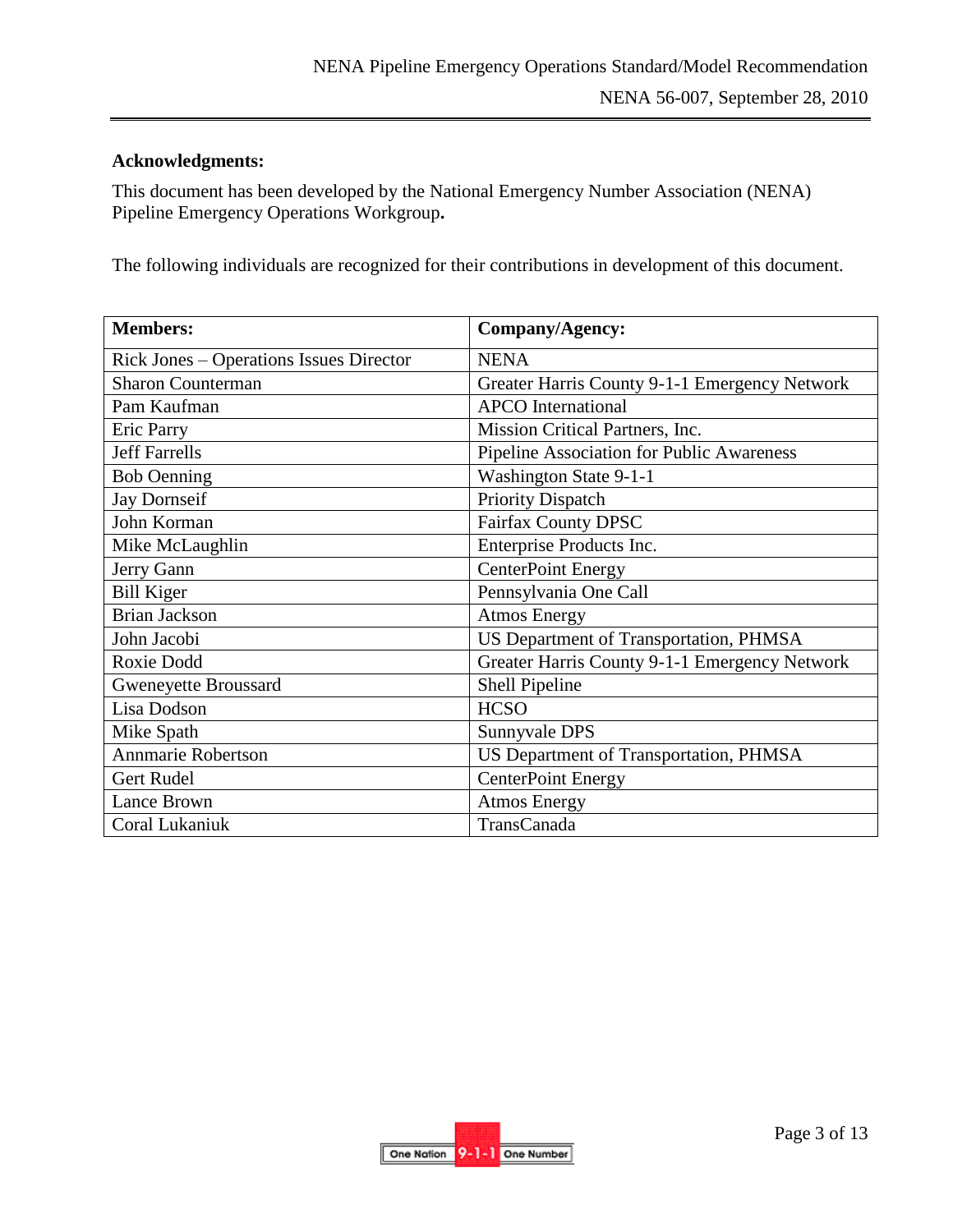# **TABLE OF CONTENTS**

| $\mathbf{1}$            |  |
|-------------------------|--|
| $\overline{2}$          |  |
| 2.1                     |  |
| 2.2                     |  |
| 2.3                     |  |
| 2.4                     |  |
| 2.5                     |  |
| 2.6                     |  |
| 2.7                     |  |
| 2.8                     |  |
| 2.9                     |  |
| 3                       |  |
| 3.1                     |  |
| 3.2                     |  |
| 3.3                     |  |
| $\overline{\mathbf{4}}$ |  |
| 5                       |  |

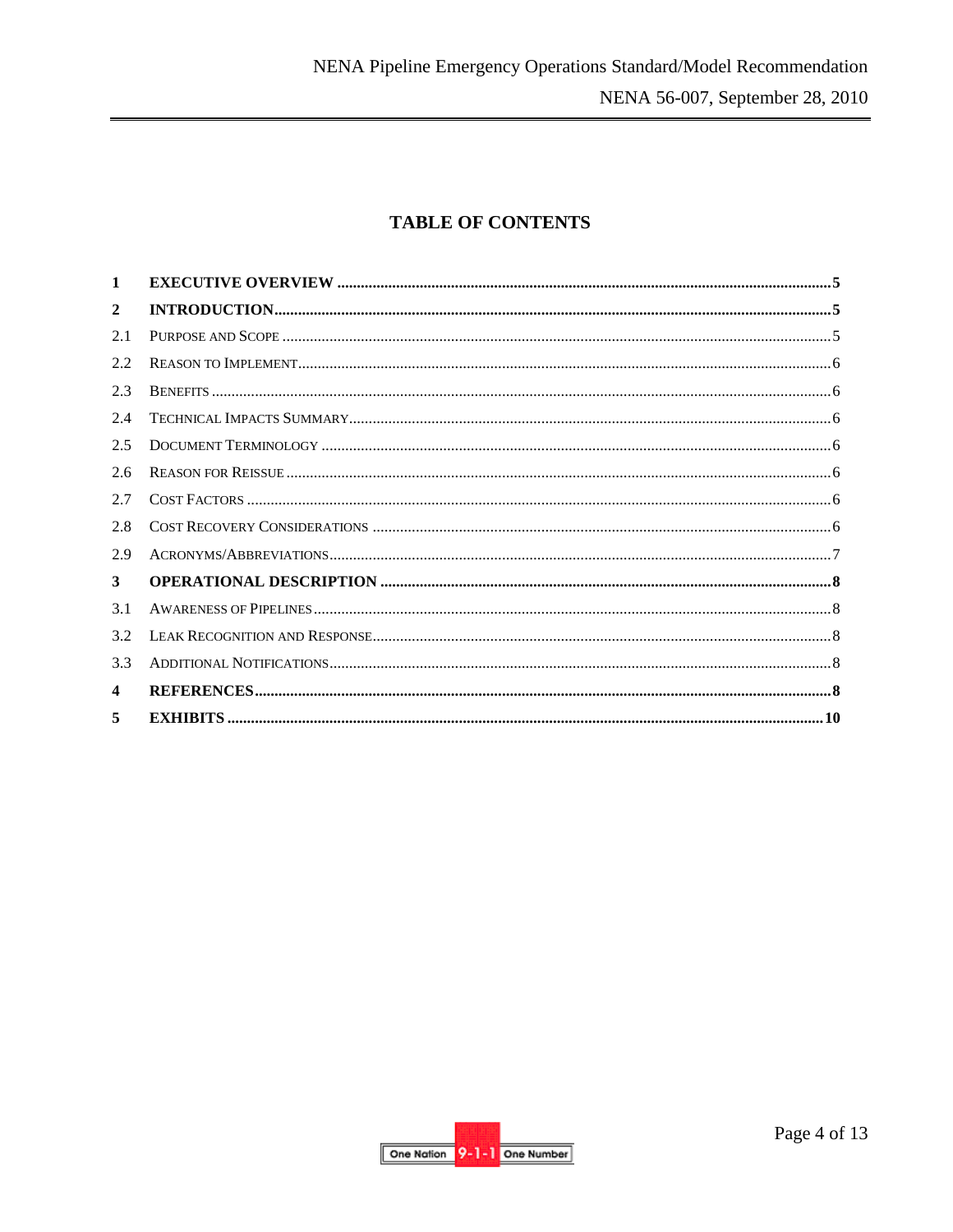# <span id="page-4-0"></span>**1 Executive Overview**

On November 1, 2007 a 12 inch-diameter pipeline carrying liquid propane at about 1405 pounds per square inch, gauge, ruptured near Carmichael Mississippi. The resulting gas cloud expanded over nearby homes and ignited, creating a large fireball that was heard and seen from miles away. About 10,253 barrels (430,626 gallons) of propane were released. As a result of the ensuing fire, two people were killed and seven people sustained minor injuries. Four houses were destroyed, and several others were damaged. About 71.4 acres of grassland and woodland were burned. The reported property damage resulting from the accident, including the loss of product, was \$3,377,247.

The National Transportation Safety Board investigated the accident and made the following recommendation to the Clark County Board of Supervisors: "Require and document that the Clarke County Central Dispatch emergency 9-1-1 personnel receive regular training and participate in regional exercises and drills pertaining to pipeline safety."

After consideration of the NTSB recommendation to the Clark County Board of Supervisors, NENA recognized the need for additional guidance concerning pipeline safety throughout the 9-1-1 community. A workgroup was organized to develop guidelines that could be used by any 9-1-1 Center. The workgroup included individuals from the 9-1-1 community, the pipeline industry, and the Pipeline and Hazardous Materials Safety Administration. This Operations Standard / Model Recommendations document is the result of their efforts.

This Standard was created to assist Public Safety Answering Points (PSAPs) in the development of their own internal emergency communications protocols pertaining to hazardous liquids and natural gas pipeline emergencies. It makes general recommendations in three critical areas:

- 1. Awareness of pipelines affecting the 9-1-1 Service Area,
- 2. Pipeline leak recognition and initial response actions, and,
- 3. Additional notifications to pipeline operators.

The focus of this Standard is on the first minute of the call intake process. Actions taken during this time frame significantly impact the effectiveness of the response and are critical to public safety.

# <span id="page-4-1"></span>**2 Introduction**

#### <span id="page-4-2"></span>**2.1 Purpose and Scope**

This Standard is intended to aid Public Safety Answering Points (PSAP) in the development and implementation of emergency communications protocols pertaining to pipeline emergencies. It addresses common situations involving pipelines carrying non-toxic natural gas and hazardous liquid petroleum products. It does not address the release of toxic chemicals or other hazardous materials such as hydrogen sulfide. The release of these substances will require a more detailed analysis and are beyond the general recommendations contained in this Standard.

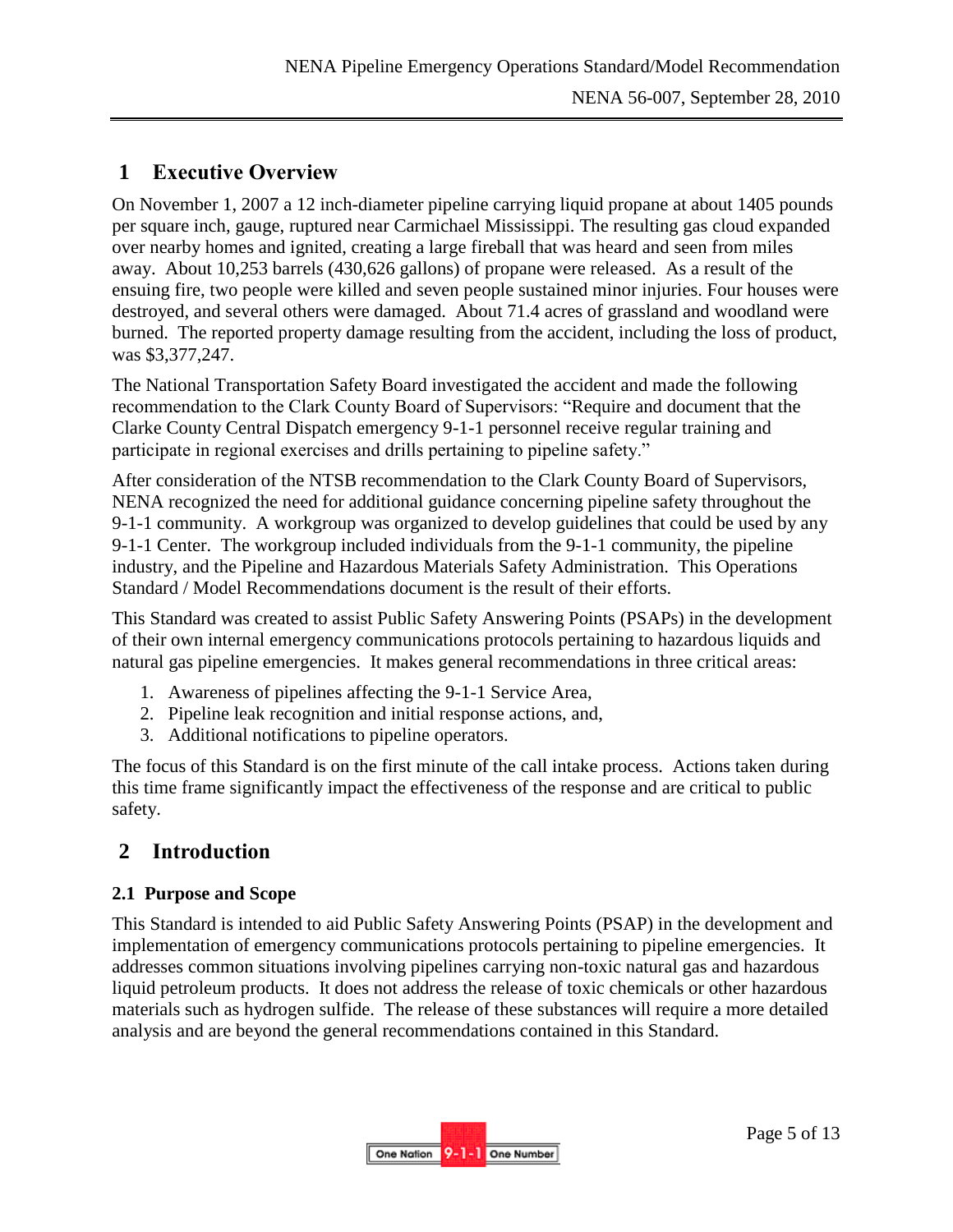## <span id="page-5-0"></span>**2.2 Reason to Implement**

Pipeline emergencies can pose a significant threat to public safety. The actions taken by PSAP personnel are critical to the protection of life, property, and the environment. The establishment of structured call-taking protocols, scalable pre-planned responses, and agency-approved Pre-Arrival Instructions can greatly increase public safety and reduce the chances of a situation worsening before responders arrive. Having a structured call-taking protocol/guideline in place before the call comes into the PSAP or ECC enhances training, planning, and preparation for the real event. It also enables quality assurance and quality improvement measures to reinforce skills and identify response difficulties before they occur.

#### <span id="page-5-1"></span>**2.3 Benefits**

The benefits gained from implementing this Standard include a greater assurance that pipeline emergencies will be recognized quickly and that the initial response efforts will be more effective. It will also facilitate the development of a periodic training plan and quality assurance processes to support call takers who might receive these high risk, low frequency events at any time.

#### <span id="page-5-2"></span>**2.4 Technical Impacts Summary**

No new or special technologies are required by this Standard.

#### <span id="page-5-3"></span>**2.5 Document Terminology**

The terms "shall ", "must" and "required" are used throughout this document to indicate required parameters and to differentiate from those parameters that are recommendations. Recommendations are identified by the words "desirable" or "preferably".

#### <span id="page-5-4"></span>**2.6 Reason for Reissue**

NENA reserves the right to modify this document. Upon revision, the reason(s) will be provided in the table below.

| Version  | <b>Approval Date</b> | <b>Reason For Changes</b> |  |
|----------|----------------------|---------------------------|--|
| 56-007   | 09/28/2010           | Initial Document          |  |
| 56-007.1 | 05/25/2015           | Update web page lnks      |  |

#### <span id="page-5-5"></span>**2.7 Cost Factors**

The implementation costs involve the time and resources it takes to become aware of the hazards pipelines may pose to a 9-1-1 Service Area, appropriately modify existing protocols, and train personnel.

#### <span id="page-5-6"></span>**2.8 Cost Recovery Considerations**

Not Applicable

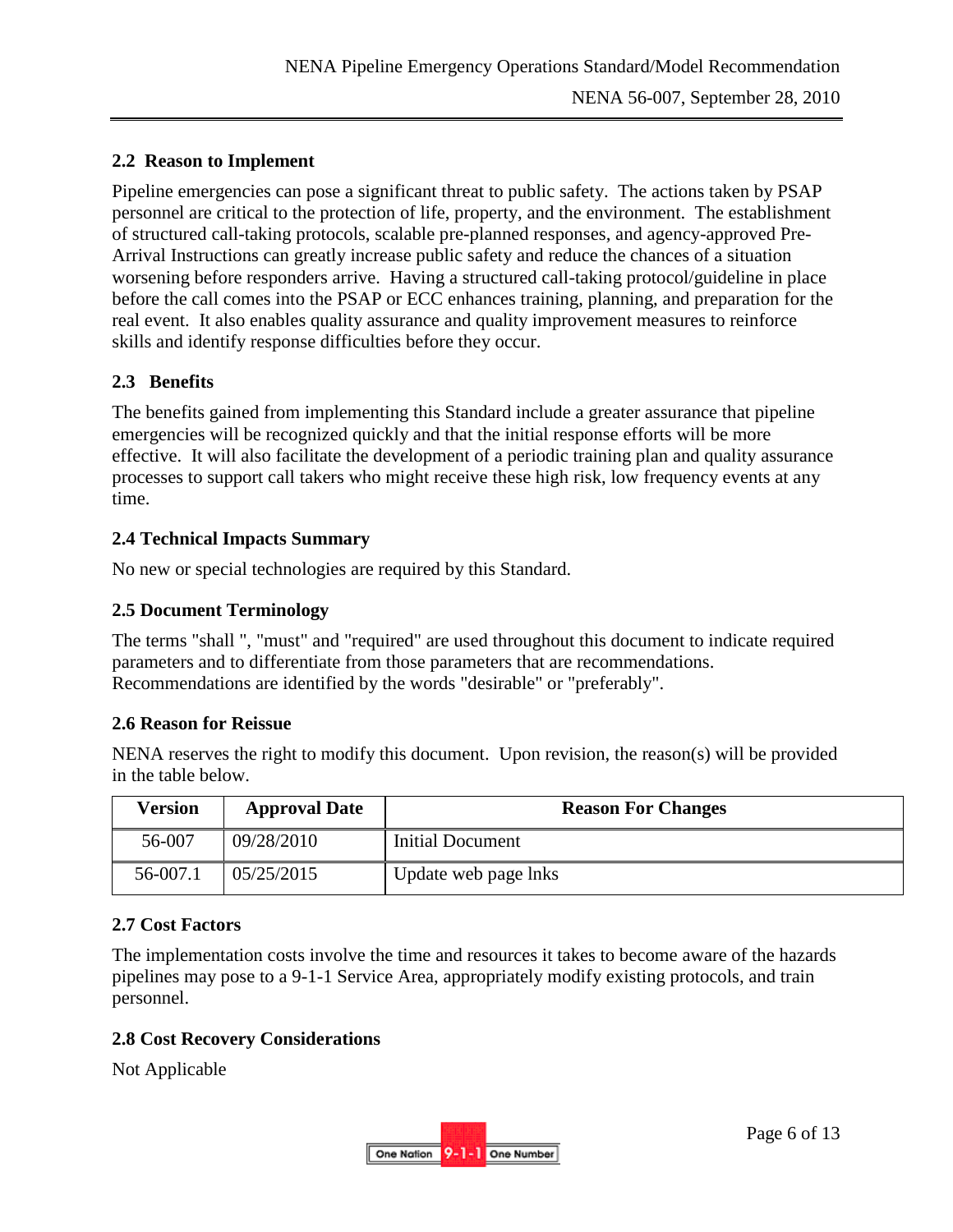### <span id="page-6-0"></span>**2.9 Acronyms/Abbreviations**

Some acronyms/abbreviations used in this document have not yet been included in the master glossary. After initial approval of this document, they will be included. See NENA 00-001 - NENA Master Glossary of 9-1-1 Terminology located on the NENA web site for a complete listing of terms used in NENA documents.

| The following Acronyms/Abbreviations are used in this document: |                                           |            |  |
|-----------------------------------------------------------------|-------------------------------------------|------------|--|
| Acronym                                                         | Description                               | $**$ (N)ew |  |
|                                                                 |                                           | (U)pdate   |  |
| <b>HVL</b>                                                      | <b>Highly Volatile Liquids</b>            |            |  |
| <b>LEPC</b>                                                     | <b>Local Emergency Planning Committee</b> |            |  |
| LPG                                                             | Liquefied Petroleum Gas                   |            |  |

| The following Terms and Definitions are used in this document: |                                                                                                                                                                                                                                |          |  |
|----------------------------------------------------------------|--------------------------------------------------------------------------------------------------------------------------------------------------------------------------------------------------------------------------------|----------|--|
| Definition<br>Term                                             |                                                                                                                                                                                                                                | ** (N)ew |  |
|                                                                |                                                                                                                                                                                                                                | (U)pdate |  |
| $8 - 1 - 1$                                                    | A three digit telephone number to facilitate notification of planned<br>excavation activities to One Call Centers                                                                                                              | N        |  |
| Hazardous<br>Liquids                                           | Crude oil and other flammable liquid petroleum products that are<br>obtained from distilling and processing crude oil, unfinished oils,<br>natural gas liquids, blend stocks, and other miscellaneous<br>hydrocarbon compounds | N        |  |
| <b>Highly Volatile</b><br>Liquids                              | Petroleum products that are in the liquid form when under pressure<br>but quickly turn to a gas when released to the atmosphere. They<br>are heavier than air and commonly include propane or butane.                          | N        |  |
| Liquefied<br>Petroleum Gas                                     | Petroleum products that are in the liquid form when under pressure<br>but quickly turn to a gas when released to the atmosphere. They<br>are heavier than air and commonly include propane or butane.                          | N        |  |
| One Call Center                                                | An entity that administers a system through which a person can<br>notify owners/operators of lines or facilities of proposed<br>excavations.                                                                                   | N        |  |

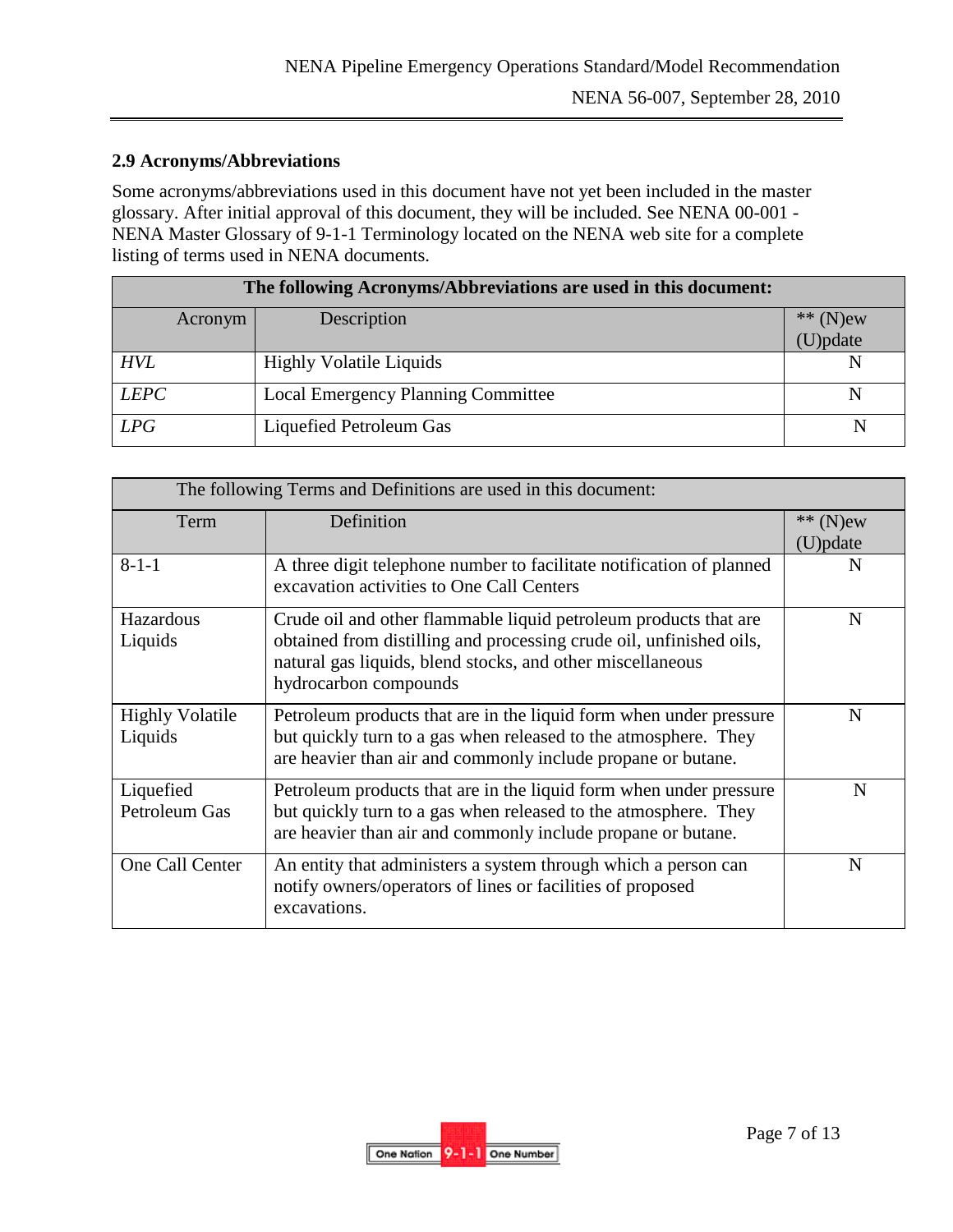# <span id="page-7-0"></span>**3 Operational Description**

All agencies designated as a Public Safety Answering Point (PSAP) or operating as an Emergency Communication Center (ECC) shall establish and maintain operational procedures for handling pipeline emergencies. At a minimum, these procedures shall address: awareness of pipelines located in the 9-1-1 Service Area, recognition of pipeline leaks, initial response actions, and additional notifications that may be necessary.

# <span id="page-7-1"></span>**3.1 Awareness of Pipelines**

PSAPs/ECCs shall maintain information about the pipelines located in their communities and the potential hazards these pipelines may pose. Sources for this information include: Local Emergency Planning Committees (LEPCs), the National Pipeline Mapping System (NPMS) information provided by pipeline operators, and information obtained from other local authorities.

# <span id="page-7-2"></span>**3.2 Leak Recognition and Response**

Personnel shall be provided information about the physical signs of a pipeline release to enhance their ability to recognize that a pipeline is leaking from the information provided by a caller. Once it is realized a caller is describing a dangerous pipeline leak, personnel must immediately initiate a response. Exhibit 1 contains call intake guidelines, information about common indications of a pipeline leak, and the recommended initial response actions.

# <span id="page-7-3"></span>**3.3 Additional Notifications**

If a pipeline is leaking, it is very likely that the pipeline system will need to be shut down (even if the leak is minor). This usually involves valve closures and other actions that preferably should be performed only by pipeline company personnel. Many pipeline companies also have the ability to perform these actions remotely, thereby reducing the severity of the event and shortening the time it takes to stabilize the scene. Actions shall be taken to contact the appropriate pipeline company as soon as it is practical.

If emergency contact information for the pipeline company is unknown, 9-1-1 personnel may call 8-1-1 to reach the local One Call Center and request emergency contact information for pipeline operators with facilities near the incident location. Another way to obtain emergency contact information is to ask the responders to check for pipeline markers in the area. These markers normally contain: the company name, the product transported, and the emergency telephone number where the operator can be reached. Also, local natural gas companies are often times aware of other operators in their service area and have contact information for these companies.

# <span id="page-7-4"></span>**4 References**

National Fire Protection Association (NFPA) 1201: Standards for Providing Emergency Services to the Public

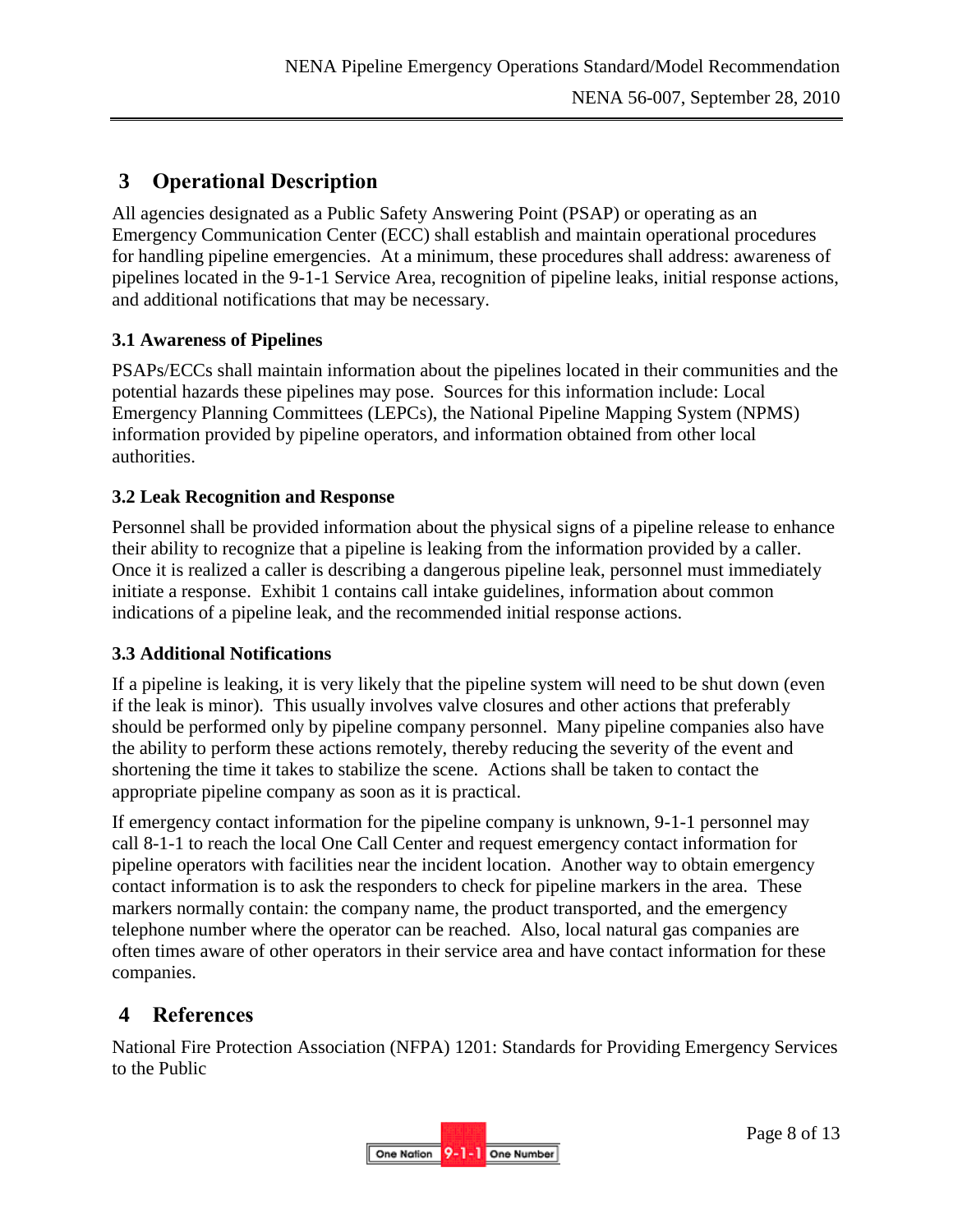National Fire Protection Association (NFPA) 1600: Standard on Disaster/Emergency Management and Business Continuity

US Department of Transportation (DOT) ERG2008: 2008 Emergency Response Guidebook

[Emergency Response Guidebook \(ERG\)](http://www.phmsa.dot.gov/portal/site/PHMSA/menuitem.ebdc7a8a7e39f2e55cf2031050248a0c/?vgnextoid=ebfeca57e196d110VgnVCM1000009ed07898RCRD&vgnextchannel=c8e71dec94973110VgnVCM1000009ed07898RCRD&vgnextfmt=print)

National Association of State Fire Marshalls (NASFM): Pipeline Emergencies Program [www.pipelineemergencies.com](http://www.pipelineemergencies.com/)

Pipeline Association for Public Awareness (PAPA): Pipeline Emergency Response Guidelines [www.pipelineawareness.org](http://www.pipelineawareness.org/)

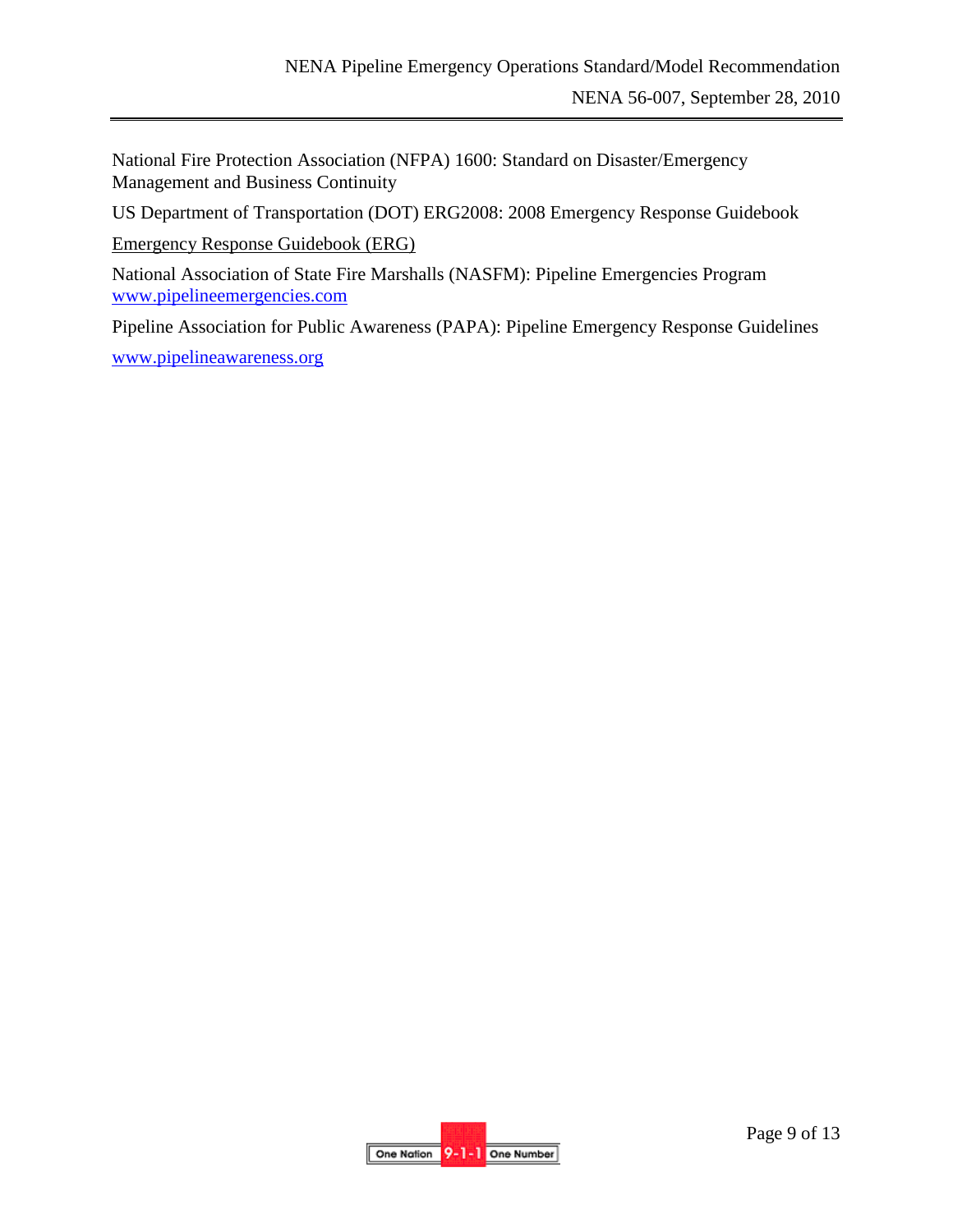# <span id="page-9-0"></span>**5 Exhibits**

# **EXHIBIT 1 – Initial Intake and First Response Checklist**

### **Goals for Initial Intake:**

- 1. Obtain and Verify Incident Location, Callback and Contact Information
- 2. Maintain Control of the Call
- 3. Communicate the Ability to HELP the Caller
- 4. Methodically and Strategically Obtain Information through Systematic Inquiry to be Captured in the Agency's Intake Format
- 5. Recognize the potential urgency of situations involving the release of dangerous gases or liquids related to pipelines or similar events of this nature and immediately begin the proper notifications consistent with agency policy
- 6. Perform all Information Entries and Disseminations, Both Initial and Update

# **FIRST RESPONSE CALL INTAKE CHECK LIST**

*The following protocol is intended as a solid framework for call intake, but should not in any manner rescind or override agency procedures for the timing of broadcasts and messaging.* 

*These procedures are established as recommended practices to consider with existing agency policy and procedure to ensure the most swift and accurate handling of every incident involving the release of dangerous gases or hazardous liquids.* 

*All information should be simultaneously entered, as it is obtained by the telecommunicator, into an electronic format (when available) that will feed/populate any directed messages which will be sent to emergency responders in conjunction with on-air broadcasts.* 

\_\_\_\_\_\_\_\_\_\_\_\_\_\_\_\_\_\_\_\_\_\_\_\_\_\_\_\_\_\_\_\_\_\_\_\_\_\_\_\_\_\_\_\_\_\_\_\_\_\_\_\_\_\_\_\_\_\_\_\_\_\_\_\_\_\_\_\_\_\_\_\_\_\_\_\_

\_\_\_\_\_\_\_\_\_\_\_\_\_\_\_\_\_\_\_\_\_\_\_\_\_\_\_\_\_\_\_\_\_\_\_\_\_\_\_\_\_\_\_\_\_\_\_\_\_\_\_\_\_\_\_\_\_\_\_\_\_\_\_\_\_\_\_\_\_\_\_\_\_\_\_\_

# **LOCATION:**

Request exact location of the incident (structure addresses, street names, intersections, directional identifiers, mile posts, etc.) and obtain callback and contact information.

# **DETERMINE EXACTLY WHAT HAS HAPPENED:**

Common signs of a pipeline leak are contained in Table 1 below. If any of these conditions are reported, THIS IS A PIPELINE EMERGENCY.

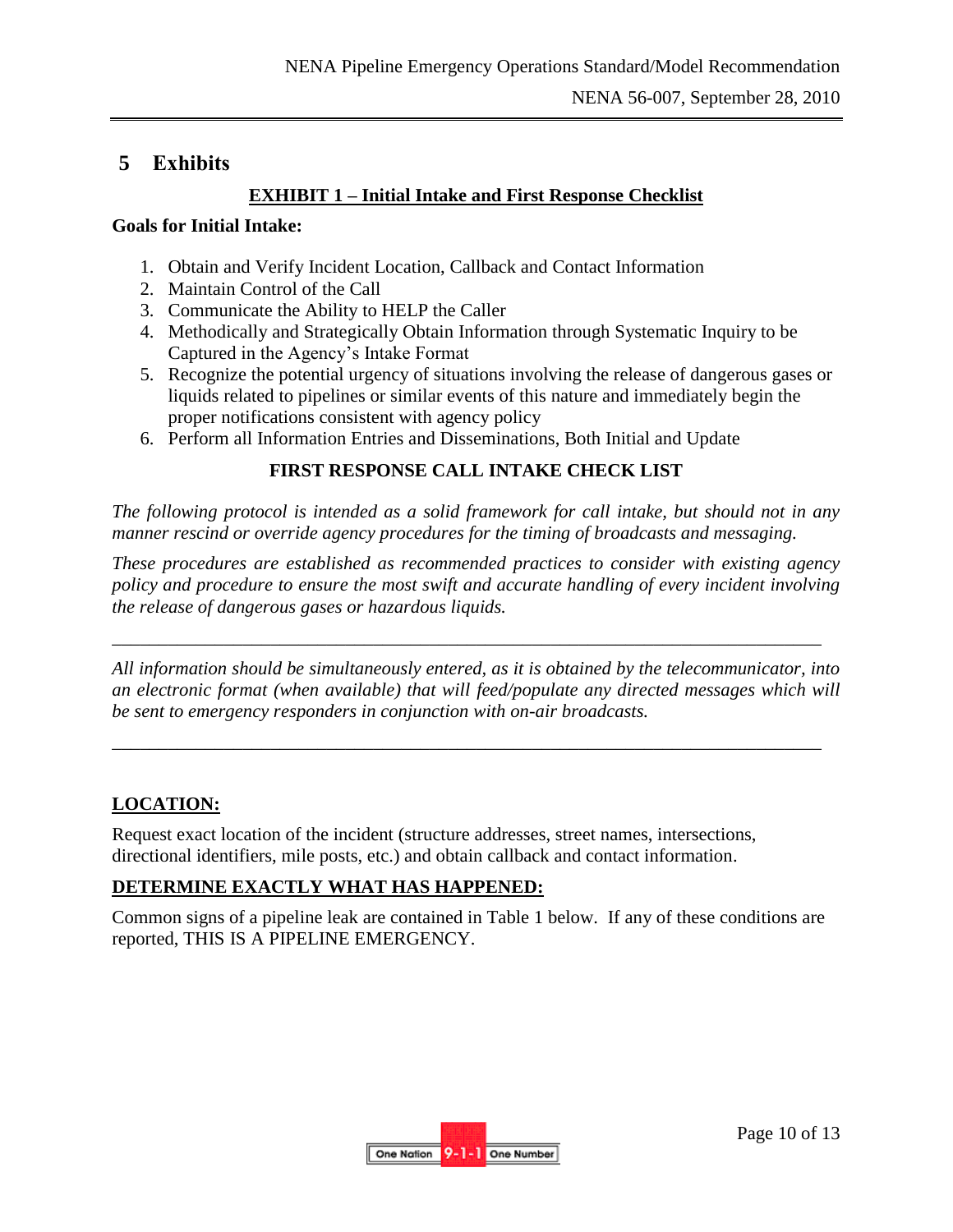# **Table 1**

| <b>Condition</b>                             | <b>Natural Gas</b>        | <b>LPG &amp; HVL</b>      |                |  |
|----------------------------------------------|---------------------------|---------------------------|----------------|--|
|                                              | (lighter than air)        | (heavier than air)        | <b>Liquids</b> |  |
| An odor like rotten eggs or a burnt match    | X                         | X                         |                |  |
| A loud roaring sound like a jet engine       | $\mathbf X$               | $\mathbf X$               |                |  |
| A white vapor cloud that may look like smoke |                           | X                         |                |  |
| A hissing or whistling noise                 | $\boldsymbol{\mathrm{X}}$ | $\mathbf X$               |                |  |
| The pooling of liquid on the ground          |                           |                           | X              |  |
| An odor like petroleum liquids or gasoline   |                           | X                         | X              |  |
| Fire coming out of or on top of the ground   | X                         | X                         |                |  |
| Dirt blowing from a hole in the ground       | $\boldsymbol{\mathrm{X}}$ | X                         |                |  |
| Bubbling in pools of water on the ground     | X                         | X                         |                |  |
| A sheen on the surface of water              |                           | $\boldsymbol{\mathrm{X}}$ | X              |  |
| An area of frozen ground in the summer       | X                         | X                         |                |  |
| An unusual area of melted snow in the winter | X                         | X                         |                |  |
| An area of dead vegetation                   | X                         | X                         | X              |  |

# **Common Indications of a Pipeline Leak**

# **IS THE CALLER IN IMMEDIATE DANGER?**

### **1. If the caller is inside a building and is reporting**;

 $\triangleright$  A strong odor inside the building like rotten eggs or a burnt match

#### THE CALLER IS IN IMMEDIATE DANGER!

An immediate directive shall be given to evacuate the building. Tell the caller to:

Avoid any action that might create a spark:

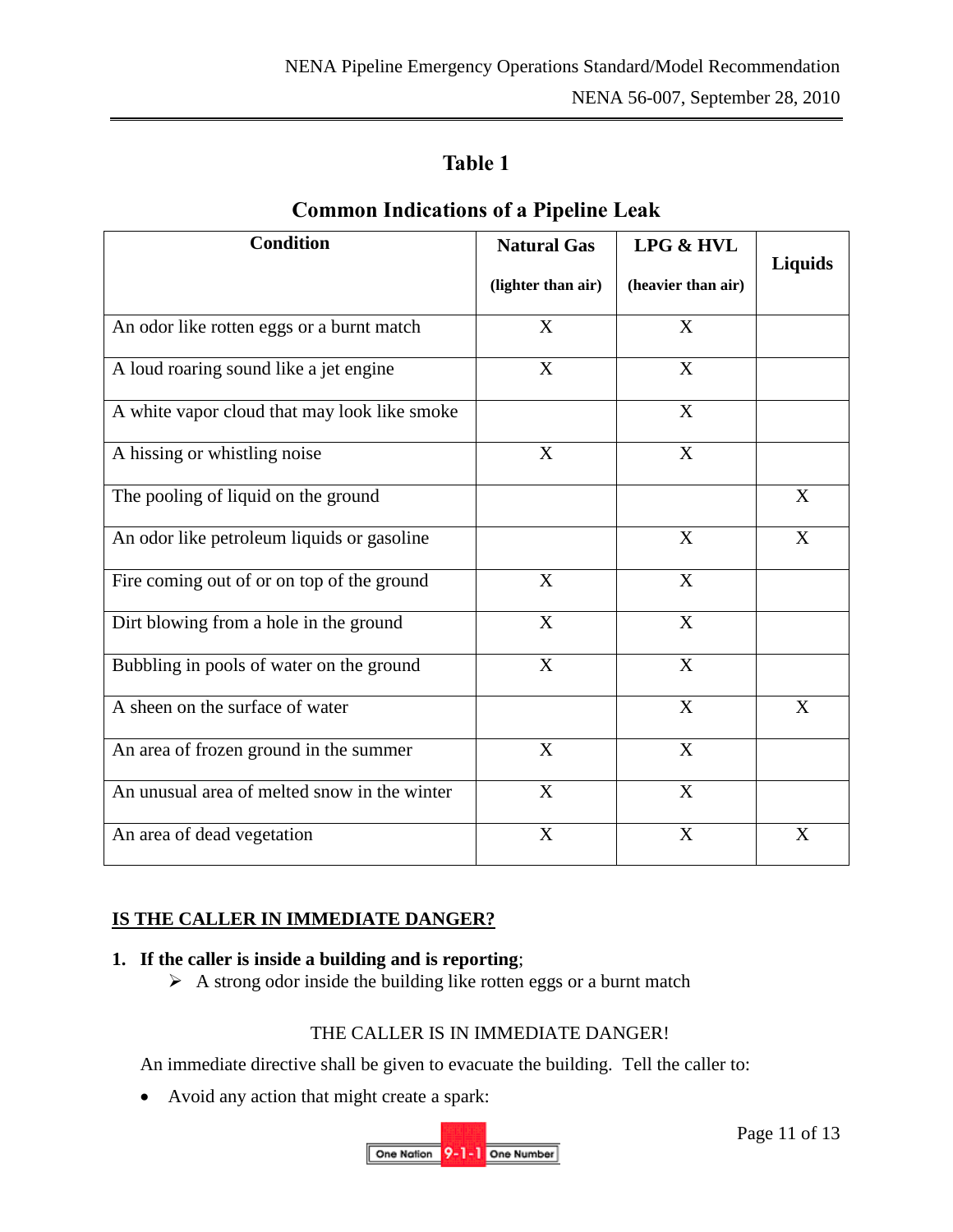- o Do NOT start a vehicle abandon all vehicles and equipment
- o Do NOT turn on or off lights
- o Do NOT open or close windows
- o Do NOT attempt to shut any valves
- o Do NOT hang up the phone just set it down
- o Do NOT carry a cordless phone with you just set it down
- o Do NOT use cell phones until you are in a safe location away from the leak
- Evacuate the building and walk at least two city blocks or approximately 1000 feet (300 meters) away (in an upwind direction, if possible). Please remember do NOT hang up the phone - just set it down
- Alert others to evacuate the building and keep people away,
- Wait for responders to arrive.
- If the situation worsens or changes in any way, and it is safe to do so, call 9-1-1 again.

## **2. If the caller is within two city blocks or approximately 1000 feet (300 meters) of:**

- $\triangleright$  A large white vapor cloud that may look like smoke
- $\triangleright$  A loud roaring sound like a jet engine coming from the ground
- $\triangleright$  A large pool of liquids that smell like petroleum or gasoline
- $\triangleright$  Dirt blowing from a small hole in the ground with a hissing or whistling noise
- $\triangleright$  A large outside area where the odor of rotten eggs or a burnt match is strong

# THE CALLER IS IN IMMEDIATE DANGER!

An immediate directive shall be given to evacuate the area. Tell the caller to:

- Avoid any action that might create a spark:
	- o Do NOT start a vehicle abandon all vehicles and equipment
	- o Do NOT turn on or off lights
	- o Do NOT open or close windows
	- o Do NOT attempt to shut any valves
	- o Do NOT hang up the phone just set it down
	- o Do NOT carry a cordless phone with you just set it down
	- o Do NOT use a cell phone until you are in a safe location away from the leak
- Evacuate the area on foot and move away from the leak (in an upwind and uphill direction if possible) at least four city blocks or approximately 2500 feet (750 meters)
- Alert others to evacuate the area and keep people away
- Wait for responders to arrive
- If the situation worsens or changes in any way, and it is safe to do so, call 9-1-1 again

#### **3. If the caller is within one city block or approximately 500 feet (150 meters) of:**

- $\triangleright$  An area of dead vegetation
- $\triangleright$  An unusual area of melted snow in the winter
- $\triangleright$  An area of frozen ground in the summer
- $\triangleright$  A sheen on the surface of water